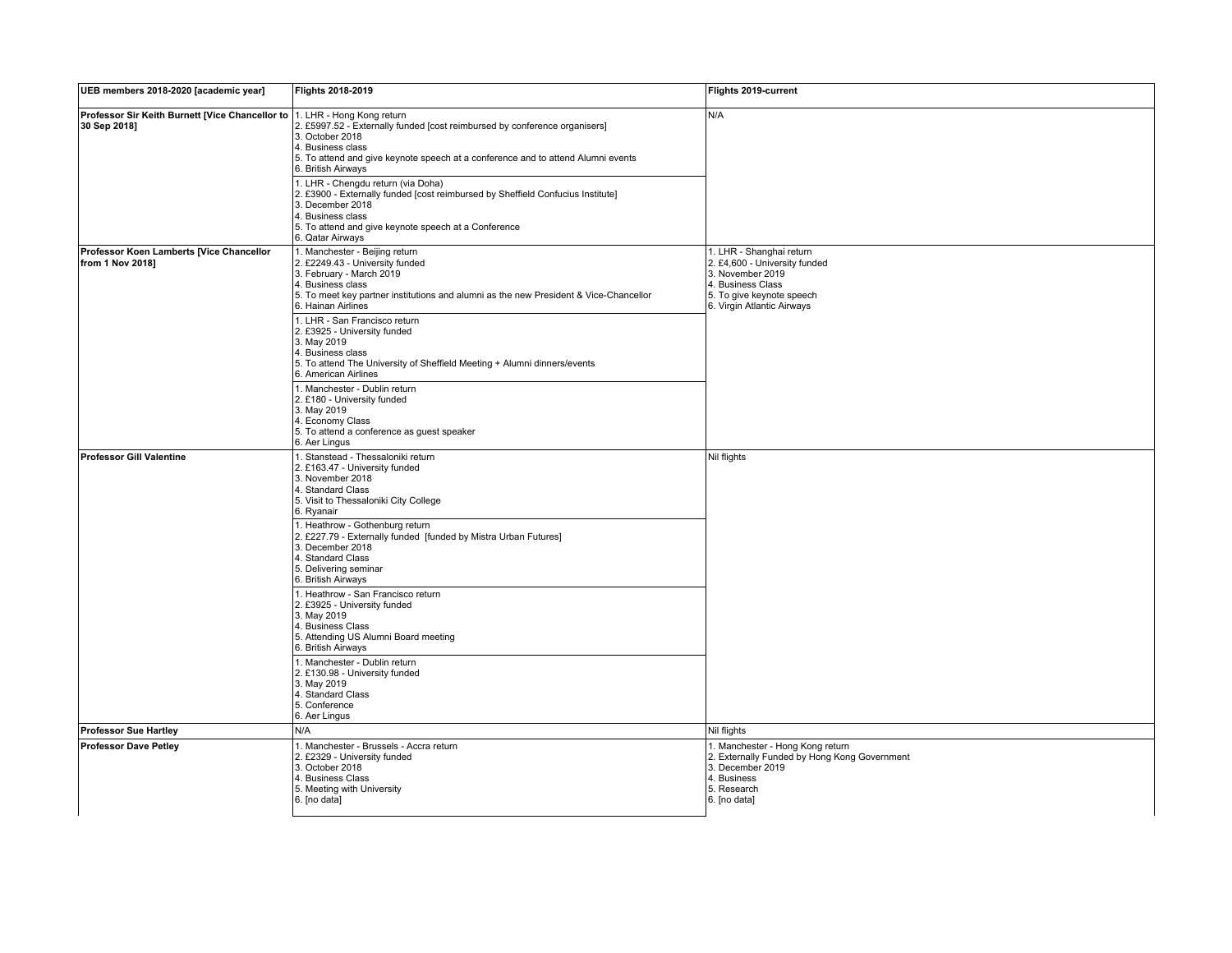| 6. [no data]<br><b>Professor Susan Fitzmaurice</b><br>1. Manchester - Vienna [included internal to Zurich] return<br>1. Manchester - Shanghai return [ included Hong Kong - Zurich - Manchester on return<br>2. £350 - Externally funded<br>2. £3380 [part University funded, part external funded]<br>3. November 2018<br>3. November 2019<br>4. Business<br>4. Economy<br>5. [no data]<br>5. Conference - University business / academic<br>6. [no data]<br>6. [no data]<br>1. Manchester - Hong Kong return<br>2. £3500 - Externally funded<br>3. December 2018<br>4. Economy<br>5. [no data]<br>1. Manchester - Johannesburg return<br>2. £2789 - University funded<br>3. April 2019<br>4. Economy<br>5. Workshops - research / academic<br>6. [no data]<br>1. Manchester - Johannesburg return<br>2. £2826 - University funded [includes costs for two other members of staff]<br>3. June 2019<br>4. Economy<br>5. Workshops - research / academic<br>6. [no data]<br>1. Birmingham - Bulawayo return<br>2. £1450 - University funded<br>3. July 2019<br>4. Economy<br>5. Workshops - research / academic<br>6. [no data]<br>N/A<br>Nil flights<br>Professor Chris Newman | 1. Manchester - Helsinki - Hong Kong return<br>2. Externally funded by government of Hong Kong<br>3. November - December 2018<br>4. Business Class<br>5. Research<br>6. [no data]<br>1. Heathrow - Boston - Chicago - San Francisco - Heathrow - Manchester<br>2. £3440 - University funded<br>3. January 2019<br>4. Business Class<br>5. Conference<br>6. [no data]<br>1. Heathrow - Beijing - Heathrow - Newcastle<br>2. £2624.07 - University funded<br>3. April 2019<br>4. Business Class<br>5. Research and Partnership development<br>6. [no data]<br>1. London - Zurich return<br>2. Externally funded by Swiss Government<br>3. April 2019<br>4. Economy<br>5. Research workshop<br>6. [no data]<br>1. London - Milan return<br>2. £204.96 - University funded<br>3. May 2019<br>4. Economy<br>5. AMRC Board meeting<br>6. [no data]<br>1. Manchester - Singapore - Melbourne - Wellington return<br>2. £4699 - University funded<br>3. July- August 2019<br>4. Business<br>5. Research and Partnership development |  |
|--------------------------------------------------------------------------------------------------------------------------------------------------------------------------------------------------------------------------------------------------------------------------------------------------------------------------------------------------------------------------------------------------------------------------------------------------------------------------------------------------------------------------------------------------------------------------------------------------------------------------------------------------------------------------------------------------------------------------------------------------------------------------------------------------------------------------------------------------------------------------------------------------------------------------------------------------------------------------------------------------------------------------------------------------------------------------------------------------------------------------------------------------------------------------------|-----------------------------------------------------------------------------------------------------------------------------------------------------------------------------------------------------------------------------------------------------------------------------------------------------------------------------------------------------------------------------------------------------------------------------------------------------------------------------------------------------------------------------------------------------------------------------------------------------------------------------------------------------------------------------------------------------------------------------------------------------------------------------------------------------------------------------------------------------------------------------------------------------------------------------------------------------------------------------------------------------------------------------|--|
|                                                                                                                                                                                                                                                                                                                                                                                                                                                                                                                                                                                                                                                                                                                                                                                                                                                                                                                                                                                                                                                                                                                                                                                |                                                                                                                                                                                                                                                                                                                                                                                                                                                                                                                                                                                                                                                                                                                                                                                                                                                                                                                                                                                                                             |  |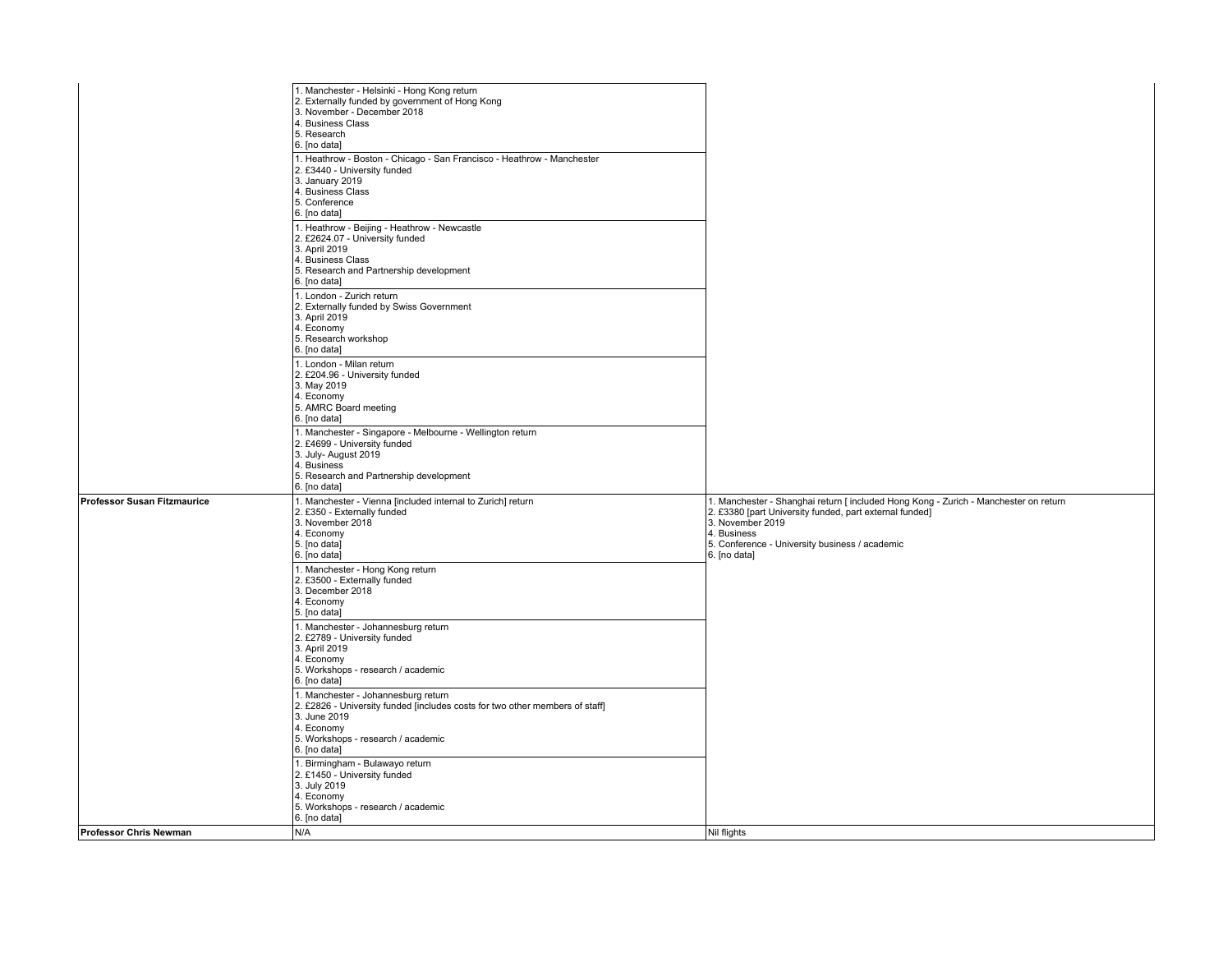| Professor Dame Pamela Shaw     | 1. Manchester - Paris - Genoa return<br>2. £232.48 - Externally funded<br>3. September 2018<br>4. Standard<br>5. Meeting<br>6. Air France<br>1. Manchester - London - Oslo<br>2. £802.44 - University funded<br>3. June 2019<br>4. Standard<br>5. Conference                                                  | 1. Manchester - Amsterdam return<br>2. £234.67 - Externally funded<br>3. November 2019<br>4. Standard<br>5. Meeting<br>6. Flybe<br>1. Manchester - Perth return<br>2. £4444.67 - University funded<br>3. December 2019<br>4. Business Class<br>5. Symposium |
|--------------------------------|---------------------------------------------------------------------------------------------------------------------------------------------------------------------------------------------------------------------------------------------------------------------------------------------------------------|-------------------------------------------------------------------------------------------------------------------------------------------------------------------------------------------------------------------------------------------------------------|
|                                | 6. British Airways                                                                                                                                                                                                                                                                                            | 6. Quantas                                                                                                                                                                                                                                                  |
| <b>Professor Mike Hounslow</b> | 1. Multi destination Australia<br>2. £4479 - University funded<br>3. September 2018<br>4. Business Class<br>5. Alumni and Partnership development<br>6. Emirates<br>1. Manchester - Bucharest return<br>2. £414.58 - University funded<br>3. October 2018<br>4. Economy<br>5. Meeting<br>6. Austrian Airlines | Nil flights                                                                                                                                                                                                                                                 |
|                                | 1. Manchester - Geneva return<br>2. £156.56 - University funded<br>3. June 2019<br>4. Economy<br>5. Conference<br>6. Easyjet                                                                                                                                                                                  |                                                                                                                                                                                                                                                             |
| Professor John Derrick         | 1. Manchester - Ireland return<br>2. £50.72 - Externally funded [research grant]<br>3. September 2018<br>4. Economy<br>5. Conference<br>6. Aer Lingus                                                                                                                                                         | 1. Manchester - Germany return<br>2. £336.30 - Externally funded [research grant]<br>3. September 2019<br>4. Economy<br>5. Meeting<br>6. Lufthansa                                                                                                          |
|                                | 1. Manchester - Germany return<br>2. £381.28 Externally funded [research grant]<br>3. December 2018<br>4. Economy<br>5. Conference<br>6. Lufthansa                                                                                                                                                            | 1. Manchester - Portugal return<br>2. £253.81 - Externally funded [research grant]<br>3. October 2019<br>4. Economy<br>5. Conference<br>6. Easyjet                                                                                                          |
|                                | 1. Dusseldorf<br>2. £71.86 - Externally funded [research grant]<br>3. December 2018<br>4. Economy<br>5. Conference<br>6. Flybe                                                                                                                                                                                |                                                                                                                                                                                                                                                             |
| <b>Professor Craig Watkins</b> | Nil flights                                                                                                                                                                                                                                                                                                   | Nil flights                                                                                                                                                                                                                                                 |
| Professor Wyn Morgan           | 1. Stanstead - Thessaloniki return<br>2. £163.47 - University funded<br>3. November 2018<br>4. Standard<br>5. To preside at Graduation<br>6. Ryanair                                                                                                                                                          | Nil flights                                                                                                                                                                                                                                                 |
| <b>Helen Dingle</b>            | Nil flights                                                                                                                                                                                                                                                                                                   | Nil flights                                                                                                                                                                                                                                                 |
| Andy Dodman [to April 2019]    | 1. Manchester - Hong Kong - Shanghai - Manchester<br>2. £4657.18 - University funded<br>3. October 2018<br>4. Business<br>5. UEB business<br>6. Emirates<br>1. Leeds/Bradford - Thessaloniki return<br>2. £521.21 - University funded<br>3. November 2018<br>4. Economy<br>5. UEB business<br>6. KLM          | N/A                                                                                                                                                                                                                                                         |